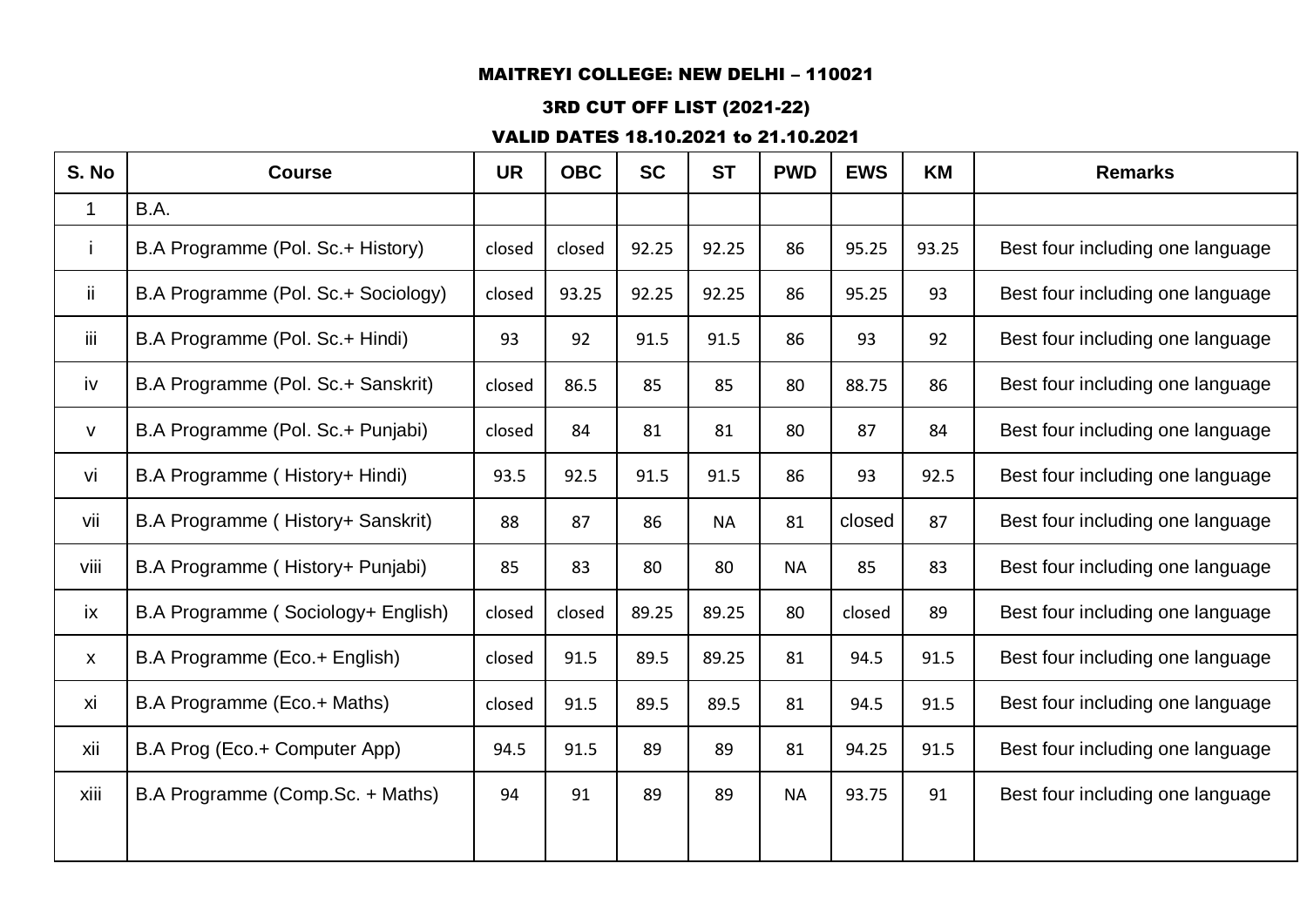## 3RD CUT OFF LIST (2021-22)

| S. No | <b>Course</b>          | <b>UR</b> | <b>OBC</b> | <b>SC</b> | <b>ST</b> | <b>PWD</b> | <b>EWS</b> | <b>KM</b> | <b>Remarks</b>                                                                                                                                                                                                                                                                                                                                 |
|-------|------------------------|-----------|------------|-----------|-----------|------------|------------|-----------|------------------------------------------------------------------------------------------------------------------------------------------------------------------------------------------------------------------------------------------------------------------------------------------------------------------------------------------------|
| 2     | B.Com (Hons.)          | closed    | 95         | 90.5      | 89        | 85         | 97         | 90        | (i) The applicant must have studied<br>and passed Mathematics/Business<br>Mathematics at the qualifying<br>examination for admission (ii) An<br>aggregate of 45% or more in<br>English/Hindi and combination of<br>best three among the following<br>subjects: Mathematics,<br>Accountancy, Economics and<br><b>Business Studies/ Commerce</b> |
| 3     | B.Com(Prog)            | 96        | 93.75      | 88.5      | 88.5      | 84         | 95.75      | 89        | An aggregate of 40% or more in<br>English/Hindi and combination of<br>best three among the following<br>subjects: Mathematics,<br>Accountancy, Economics and<br><b>Business Studies/Commerce.</b>                                                                                                                                              |
| 4     | B.A. (Hons.) Economics | 97.5      | 94.25      | 90        | 90        | 88         | 97.25      | 92        | (i) One language and three best<br>academic/elective subjects<br>(ii) The applicants must have<br>studied and passed Mathematics at<br>the qualifying exam for admission.                                                                                                                                                                      |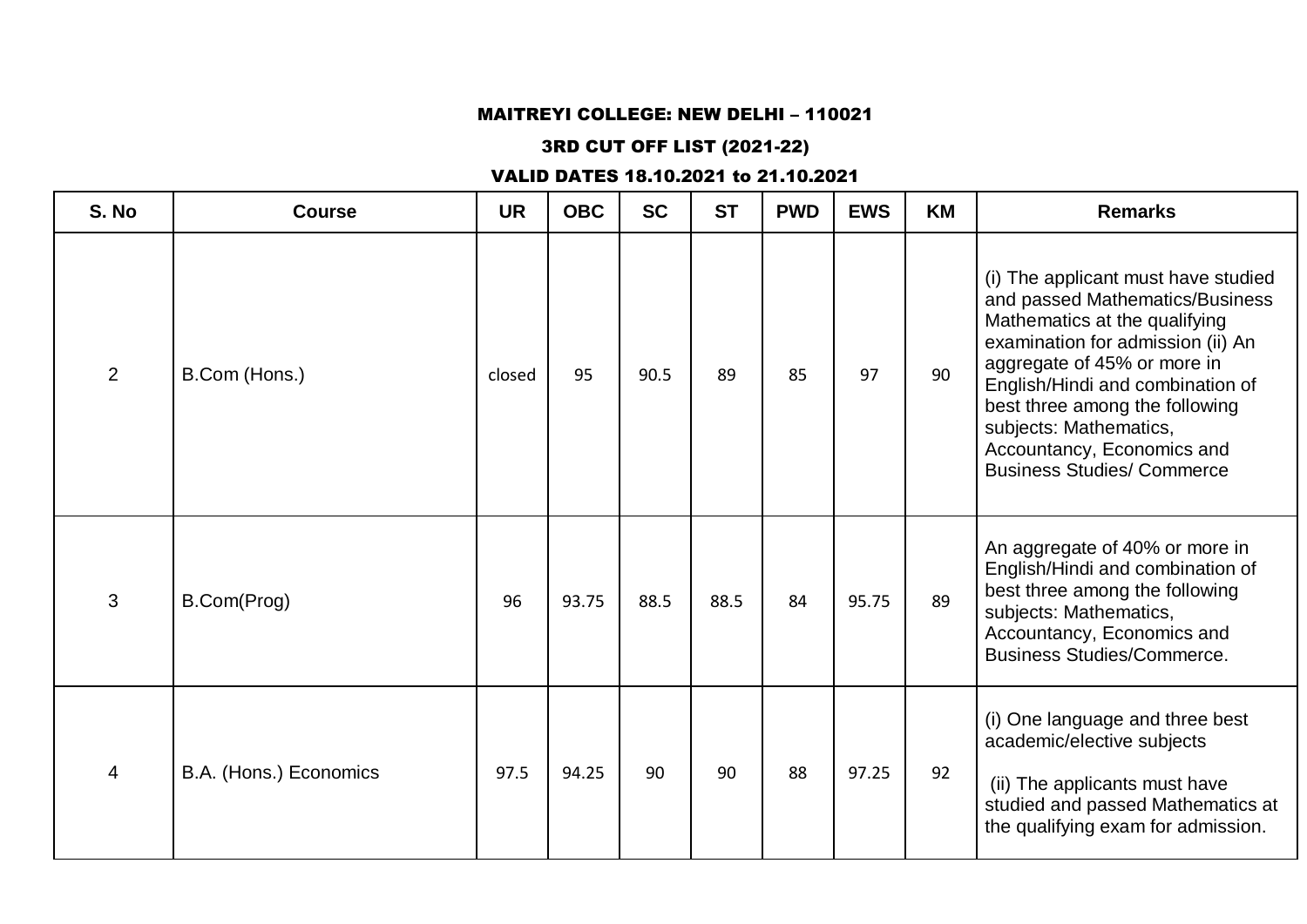## 3RD CUT OFF LIST (2021-22)

| S. No          | <b>Course</b>                  | <b>UR</b> | <b>OBC</b> | <b>SC</b> | <b>ST</b> | <b>PWD</b> | <b>EWS</b> | <b>KM</b> | <b>Remarks</b>                                                                                                                                                                                                                                                                                         |  |  |
|----------------|--------------------------------|-----------|------------|-----------|-----------|------------|------------|-----------|--------------------------------------------------------------------------------------------------------------------------------------------------------------------------------------------------------------------------------------------------------------------------------------------------------|--|--|
| 5              | B.A. (Hons.) English           | closed    | 94.25      | 92        | 91.5      | 83         | 95.5       | 94.25     | (i) One language and three best<br>academic/elective subjects and must<br>include English for calculation of<br>Best four.<br>(ii) 2% advantage on aggregate of<br>Best four to those who studied<br>Elective English.                                                                                 |  |  |
| 6              | B.A. (Hons.) Hindi             | 81        | 78         | 75        | 74        | 74         | 80.5       | 78        | (i) One language and three best<br>academic/elective subjects and must<br>include Hindi for calculation of Best<br>four (ii) 2% advantage on aggregate<br>of Best four to those who studied<br>Elective Hindi (iii) The applicants<br>who did "Prabhakar in Hindi" also<br>are eligible for admission. |  |  |
| $\overline{7}$ | B.A. (Hons.) History           | closed    | 93.5       | 92.25     | 92.25     | 85         | 94         | 90        | One language and three best<br>academic/elective subjects                                                                                                                                                                                                                                              |  |  |
| 8              | B.A. (Hons.) Political Science | closed    | 94.75      | 92.75     | 92.75     | 89.75      | 96.5       | 92.75     | One language and three best<br>academic/elective subjects                                                                                                                                                                                                                                              |  |  |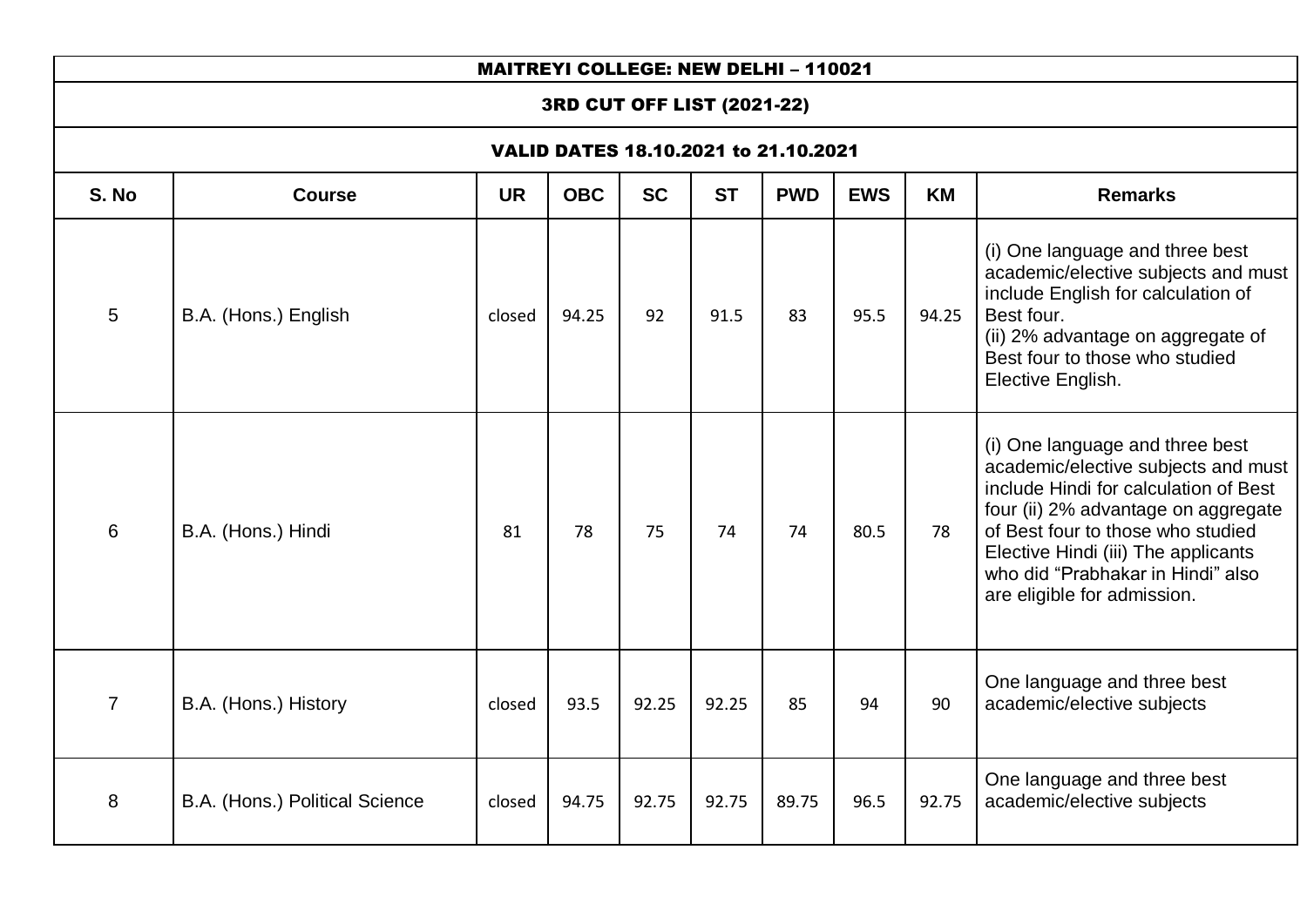|                                      | <b>MAITREYI COLLEGE: NEW DELHI - 110021</b>                                                                                   |        |       |       |        |    |       |    |                                                                                                                                                                                                                     |  |  |  |
|--------------------------------------|-------------------------------------------------------------------------------------------------------------------------------|--------|-------|-------|--------|----|-------|----|---------------------------------------------------------------------------------------------------------------------------------------------------------------------------------------------------------------------|--|--|--|
|                                      | 3RD CUT OFF LIST (2021-22)                                                                                                    |        |       |       |        |    |       |    |                                                                                                                                                                                                                     |  |  |  |
| VALID DATES 18.10.2021 to 21.10.2021 |                                                                                                                               |        |       |       |        |    |       |    |                                                                                                                                                                                                                     |  |  |  |
| S. No                                | <b>SC</b><br><b>ST</b><br><b>UR</b><br><b>OBC</b><br><b>PWD</b><br><b>EWS</b><br><b>Course</b><br><b>KM</b><br><b>Remarks</b> |        |       |       |        |    |       |    |                                                                                                                                                                                                                     |  |  |  |
| 9                                    | B.A. (Hons.) Sanskrit                                                                                                         | 55     | 52    | 50    | 50     | 50 | 54    | 52 | (i) One language and three best<br>academic/elective subjects.<br>(ii) Advantage of 2% in the 'Best<br>Four' percentage will be given to<br>those applicants who have studied<br>that particular elective language. |  |  |  |
| 10                                   | B.A. (Hons.) Sociology                                                                                                        | closed | 91.75 | 87    | closed | 83 | 94.5  | 89 | One language and three best<br>academic/elective subjects                                                                                                                                                           |  |  |  |
| 11                                   | B.Sc (Hons.) Botany                                                                                                           | closed | 89.33 | 82.33 | 80.33  | 75 | 90.66 | 89 | (i) Aggregate of Physics, Chemistry,<br>Biology/Biotechnology (Practical&<br>Theory together) And passing in one<br>compulsory language i.e. English<br>with 50% marks.                                             |  |  |  |
| 12                                   | B.Sc (Hons.) Chemistry                                                                                                        | 96     | 94    | 91    | 91     | 85 | 95.66 | 92 | Merit will be calculated based on<br>aggregate percentage in Physics,<br>Chemistry and Mathematics; 50% or<br>more marks in one compulsory<br>language i.e. English                                                 |  |  |  |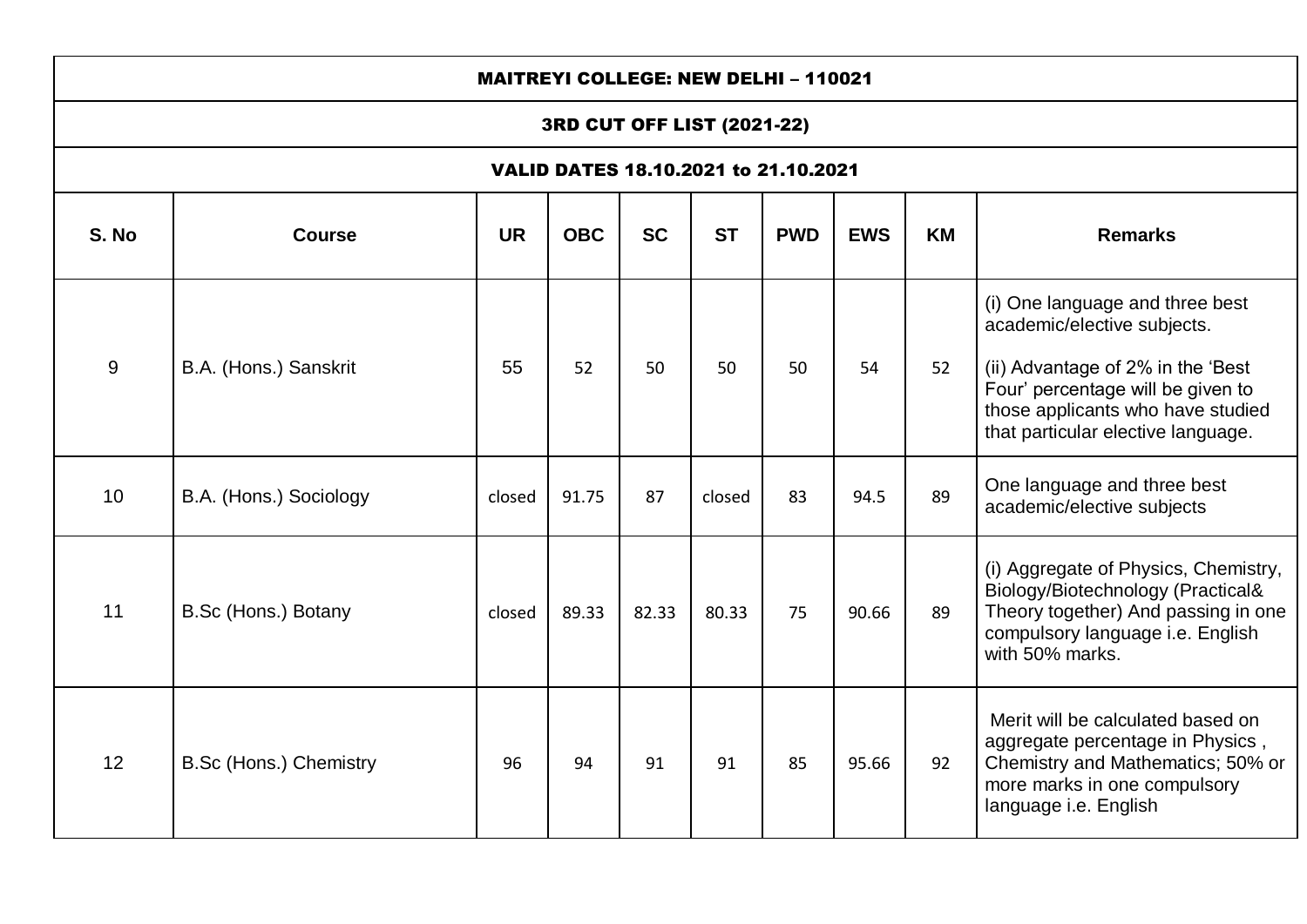|       | <b>MAITREYI COLLEGE: NEW DELHI - 110021</b> |           |            |           |           |            |            |       |                                                                                                                                                                              |  |  |  |  |
|-------|---------------------------------------------|-----------|------------|-----------|-----------|------------|------------|-------|------------------------------------------------------------------------------------------------------------------------------------------------------------------------------|--|--|--|--|
|       | 3RD CUT OFF LIST (2021-22)                  |           |            |           |           |            |            |       |                                                                                                                                                                              |  |  |  |  |
|       | VALID DATES 18.10.2021 to 21.10.2021        |           |            |           |           |            |            |       |                                                                                                                                                                              |  |  |  |  |
| S. No | <b>Course</b>                               | <b>UR</b> | <b>OBC</b> | <b>SC</b> | <b>ST</b> | <b>PWD</b> | <b>EWS</b> | KM    | <b>Remarks</b>                                                                                                                                                               |  |  |  |  |
| 13    | <b>B.Sc (Hons.) Mathematics</b>             | 96.5      | 94.75      | 90        | 88        | 89         | 96         | 92    | (i) one language, Mathematics and<br>two best elective /academic subjects<br>(ii) 50% marks in Mathematics and<br>an aggregate of 45% marks in the<br>qualifying examination |  |  |  |  |
| 14    | B.Sc (Hons.) Physics                        | 96        | 94         | 91        | 91        | 85         | 95.66      | 92    | Merit will be calculated based on<br>aggregate percentage in Physics,<br>Chemistry and Mathematics; 50% or<br>more marks in one compulsory<br>language i.e. English          |  |  |  |  |
| 15    | B.Sc (Hons.) Zoology                        | closed    | closed     | closed    | 84.33     | 84.33      | closed     | 90.33 | Aggregate of Physics, Chemistry,<br>Biology/Biotechnology (Practical&<br>Theory together) And passing in one<br>compulsory language i.e. English<br>with 50% marks.          |  |  |  |  |
| 16    | B.Sc (Prog.) Life Sc.                       | closed    | 87.66      | 81        | 79        | 75         | 90.33      | 87    | Aggregate of 3 subjects Physics,<br>Chemistry, Biology /Biotechnology<br>(Dractical & Thoory together) and                                                                   |  |  |  |  |

(Practical & Theory together) and 40% in one compulsory language.